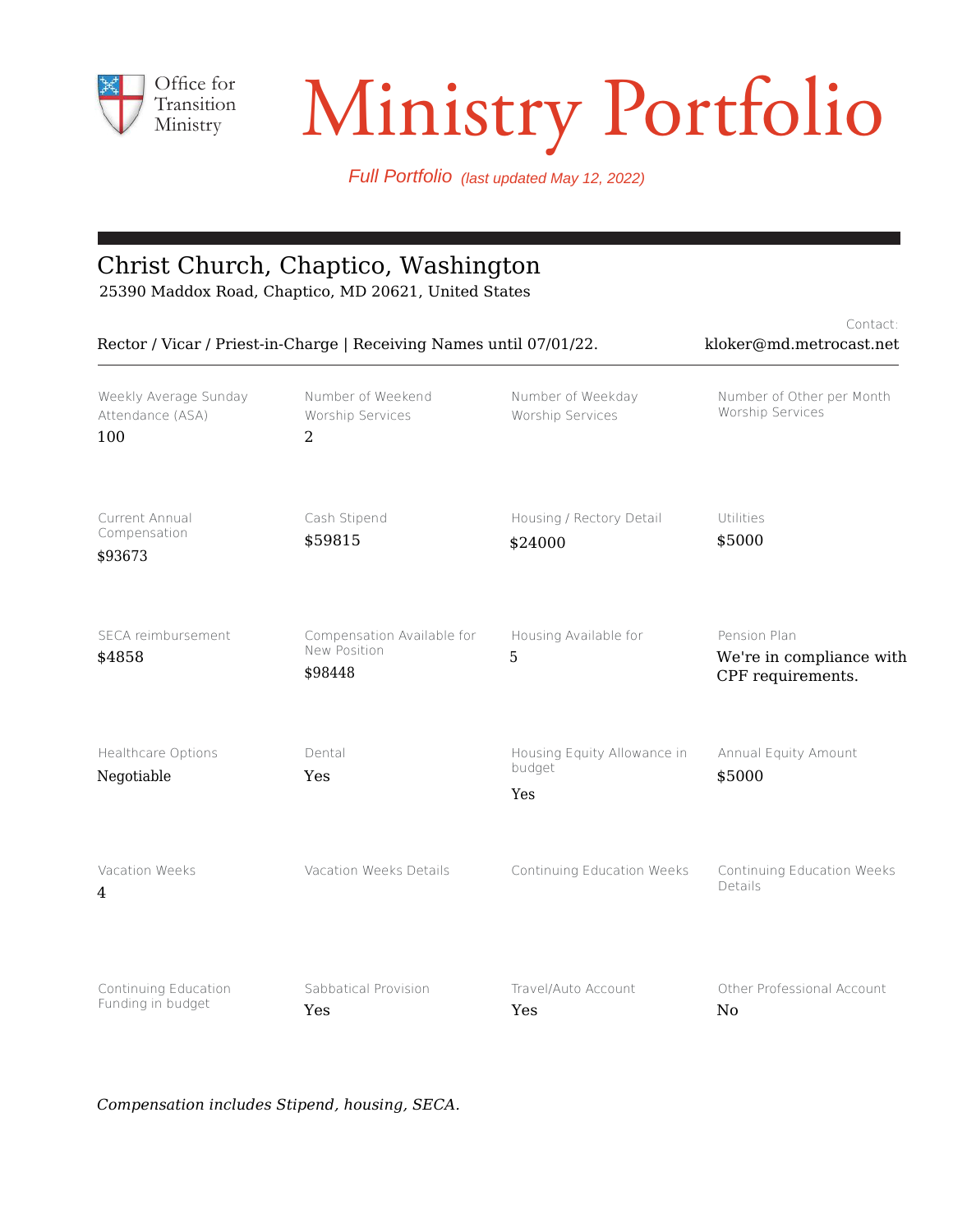

Contact:

### Christ Church, Chaptico, Washington

Rector / Vicar / Priest-in-Charge | Receiving Names until 07/01/22. kloker@md.metrocast.net

Describe a moment in your worshipping community's recent ministry which you recognize as one of success and fulfillment.

Our response to the Covid-19 pandemic was as amazing as comforting. We were fortunate to already be streaming our services to various social media platforms. Online participation in the Sunday service grew each Sunday, far greater than just our congregation. The "coffee hour" after church continued via Zoom, and we were glad to see each other again, if only virtually. Online Morning Prayer was held weekdays at Noon. Bible and book study sessions were moved online, and the Vestry instituted a call list to regularly connect with each parishioner. Despite Covid, we were able to maintain our strong sense of parish family.

How are your preparing yourselves for the Church of the future?

If we had the answer to this question, we would be marketing it to every church! Although we take pride in holding services in a 275-year-old structure that has been lovingly cared for and supported, a historic building is not going to draw people to our church. COVID has taught us that services online and social media can be an effective way to reach out. How do we use that experience to become the Church of the future? We have learned during this search process that what will attract new members is what we do outside of our church congregation, and that we need to turn our focus outward. Are we the "go to" church for taking a stand on ways to protect our environment/waterways? What can we do about affordable housing, supporting families at risk, giving comfort to the infirmed or those living alone? What can we do beyond supporting a food pantry housed in one of our sister churches in the county? How can we share our congregational affection and spirit so that others can see the love of Christ through us? We are looking for a rector who will help us answer these questions.

Please provide words describing the gifts and skills essential to the future leaders of your worshipping community.

Outgoing with a sense of humor; Passionate about pastoral care; Organized, but flexible; and Outreach to the community.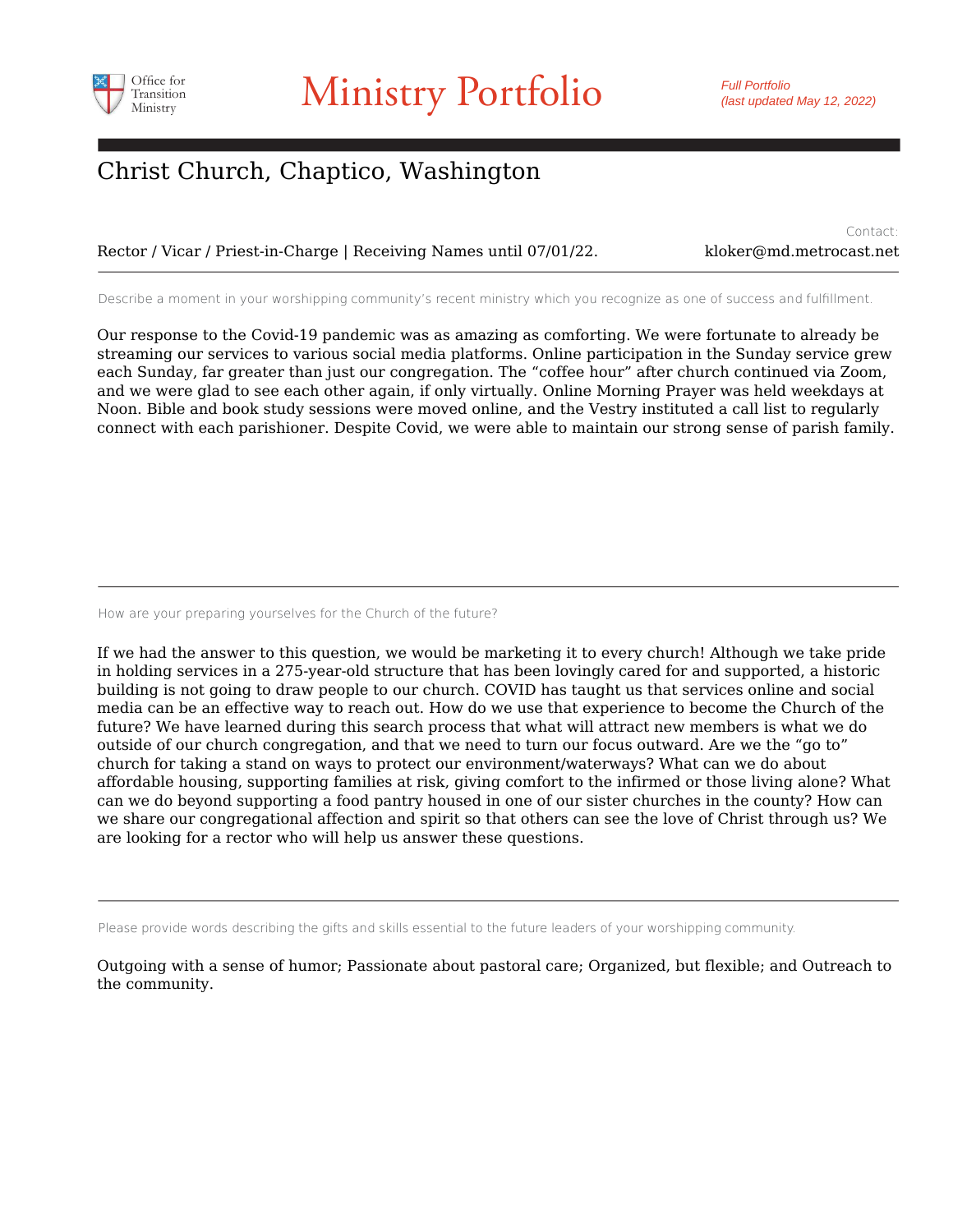

### Christ Church, Chaptico, Washington

Rector / Vicar / Priest-in-Charge | Receiving Names until 07/01/22. kloker@md.metrocast.net

Contact:

Describe your liturgical style and practice for all types of worship services provided by your community.

Christ Church is family oriented, mostly traditional, moderately "high church" with a particularly friendly congregation. Sunday attendance is about evenly split between the two Eucharist services: The 8:00 am service is either Rite I or II with no music, followed at 10 am by Rite II with music. The 8 o'clock service is quiet and meditative. The 10 o'clock service is lively, louder, and supported by a robust and dedicated choir. When we had a Rector, there was a Thursday evening service of piano music followed by the Eucharist. During Lent, this became Stations of the Cross. Midweek functions were popular and well attended. And, recently, we started a Wednesday evening Prayer Group.

How do you practice incorporating others in ministry?

There are many ways for anyone to become involved at Christ Church and all are encouraged to participate as they feel comfortable. There are LEMs and Lectors, Acolytes and the Altar Guild. At both services, there is a lector who reads the First Lesson, and a LEM who reads read the Second Lesson and lead Prayers of the People. We are a very friendly, family oriented lively congregation. We are very participatory, eager to be involved, inspired and guided.

As a worshipping community, how do you care for your spiritual, emotional and physical well-being?

Quite simply, we try to listen to each other and respond to needs. We engage in pastoral care outside our worshipping community. Spiritually, we maintain a family orientation but continue in the liturgical tradition of the Episcopal Church.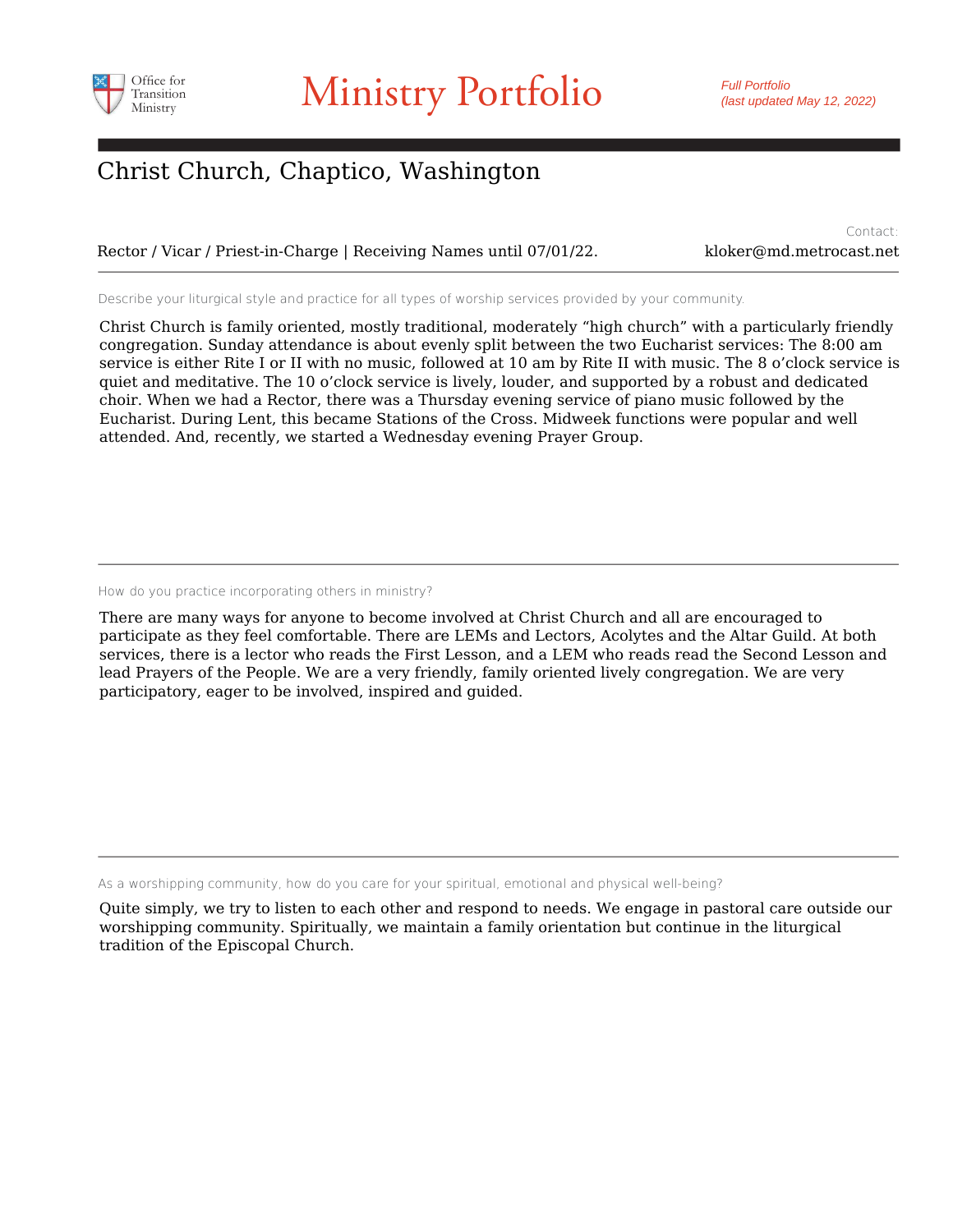

### Christ Church, Chaptico, Washington

Rector / Vicar / Priest-in-Charge | Receiving Names until 07/01/22. kloker@md.metrocast.net

Contact:

How do you engage in pastoral care for those beyond your worshipping community?

Narcotics Anonymous, food bank, youth groups, FNSS (Friday Night Sunday School). Prior to COVID we along with other churches in our county provided support to the WARM – Wrapping Arms Around Many – program to provide weekly overnight accommodations to homeless adults in church halls. For the last 3 years we've laundered the linens mid-week and at the end of a week's stay. For some it was their first introduction to seeing a homeless individual or understanding the services being provided. In the future, we intend to see the WARM program reinstated and our involvement continued.

Describe your worshipping community's involvement in either the wider Church or geographical region.

All our rectors have enthusiastically participated in various groups at the diocesan level, including the Standing Committee and Southern Maryland Clericus. Members of the congregation are nominated as delegates to represent Christ Church at General Conventions and our worshipping community is encouraged to attend virtually or in-person regional and national events, workshops, and retreats offered by the broader Church community. In January 2020, more than 40 people from our congregation attended Bishop Currie's 'Jesus Revival'. It was a great experience spiritually, and particularly to be in company with other members of the Episcopal church who don't look like us or worship as we do. Our members have also helped our neighbor congregations with their fundraising activities.

Tell about a ministry that your worshipping community has initiated in the past five years. Who can be contacted about this?

Christ Church developed a Friday Night Sunday School that became a model for the diocese. About 7 years ago we noticed that Sunday school attendance had dwindled. A survey of the parents revealed that sports and other activities took precedence on Sunday mornings. The solution was to have Friday Night Sunday School. This became hugely popular. We had parents bringing children from other parishes to attend. Parents served as teachers and other parents brought pot luck for an impromptu dinner. Our rector held a brief prayer service as part of the FNSS. Soon, others who didn't have children were dropping in on Friday nights for dinner or entertainment – a movie, craft making or learning to line dance. FNSS morphed into Friday Night Fellowship. It was a huge success.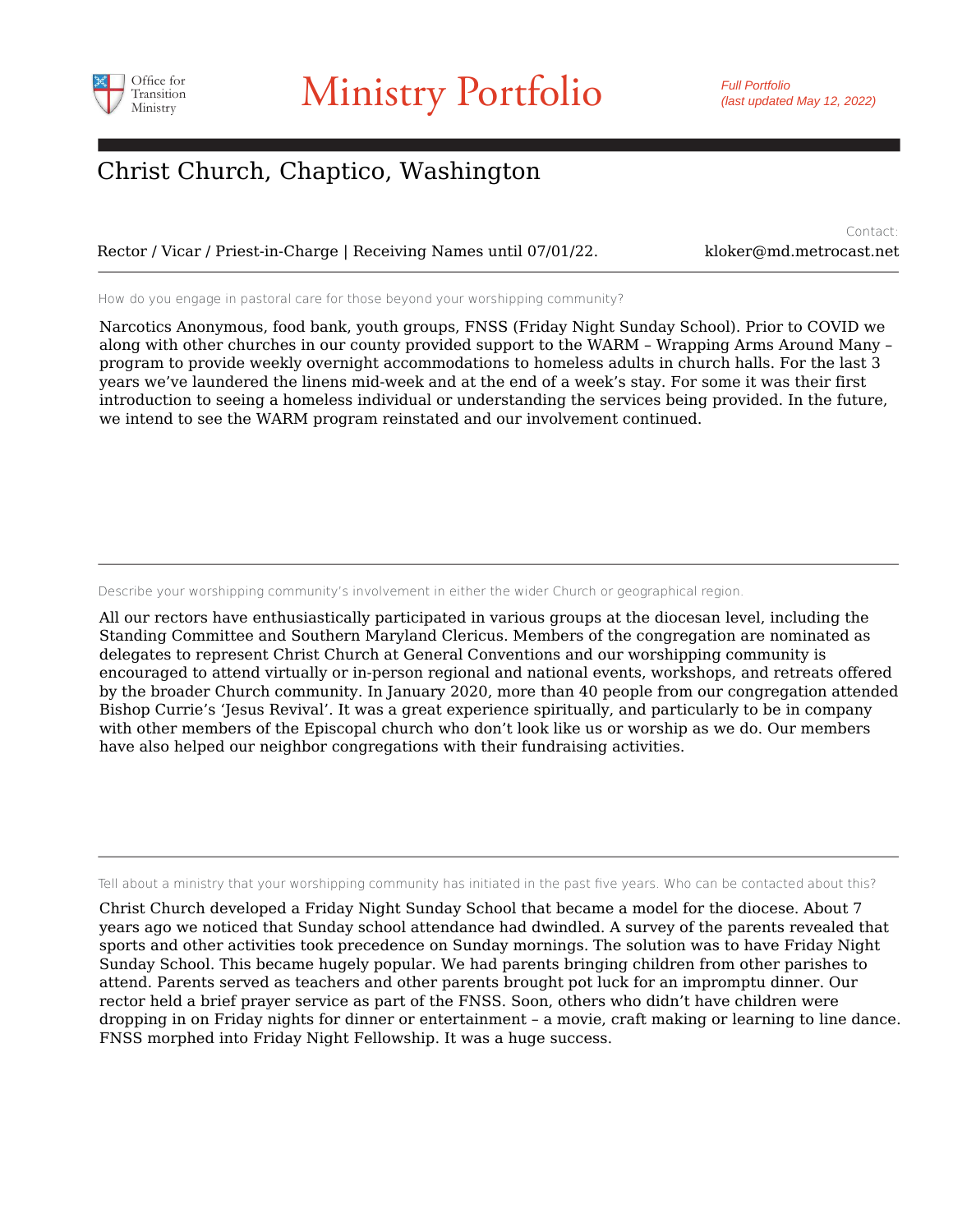

### Christ Church, Chaptico, Washington

Rector / Vicar / Priest-in-Charge | Receiving Names until 07/01/22. kloker@md.metrocast.net

Contact:

What is your practice of stewardship and how does it shape the life of your worshipping community?

Christ Church is fortunate to have a congregation eager and willing to step forth in all phases of stewardship: Time, talent and money. Many parishioners spend many hours responsibly handling the wide gamut of tasks required to maintain and support the Parish. They serve individually, or in groups or committees dealing with everything from finance to grass cutting. And, even as we endure Covid, our pledges and offerings have been sustained.

What is your worshipping community's experience of conflict? And how have you addressed it?

We see conflict in two ways. Congregationally, we are aware that although we represent many viewpoints and perspectives, we are all seeking the same path to Christ. Because we are friendly and social, and enjoy being around each other, there is an atmosphere of congeniality that encourages respect, communication and dialog, and also constitutes a large part of Christ Church's personality. Externally though, we tend to deliberately avoid hot button issues. Our congregation did not weather the double whammy of the politicization of COVID and the presidential election of 2020 and its aftermath well. We had members leave because of either our Rector's or Bishop's political stance. Some members will not attend church because of a supply priest's advocacy of a particular cause. The view of most is that church should be a haven of neutrality

What is your experience leading/addressing change in the church? When has it gone well? When has it gone poorly? And what did you learn?

Christ Church is a historical parish. Not surprisingly, it cherishes the traditions of the Episcopal Church that have shaped the Parish for hundreds of years. The introduction of anything new has usually encountered reluctance at best. The introduction of the 1979 BCP, the ordination of women and gay clergy, same sex marriage, and changes to the liturgy have all had an impact on us. Some people left; most stayed; the new became the familiar. It seems a little thing, but there is a printed program for each service. Intended to make the services easier to follow for those unfamiliar with the BCP, it provides both the flexibility to craft a customized liturgy, and a way to introduce new or different music. We are accustomed to services from all parts of the Anglican community and beyond, and to a variety of musical styles. We also have the unexpected benefit that parishioners who once staunchly supported a particular liturgical style are now assured that change does not have to alter the comfortable familiarity of a service or impact our traditional values.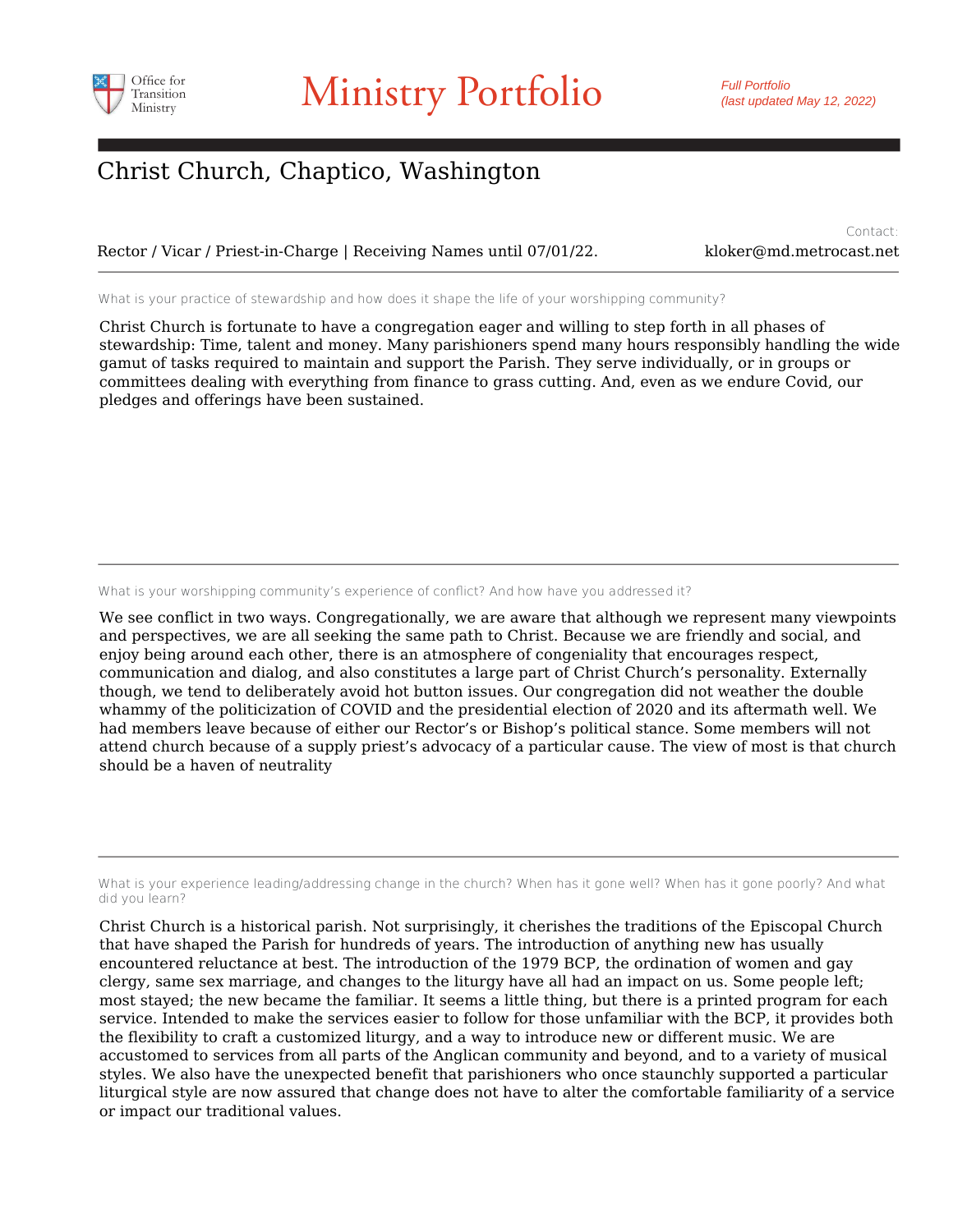

Full Portfolio (last updated May 12, 2022)

#### Christ Church, Chaptico, Washington

Contact: Rector / Vicar / Priest-in-Charge | Receiving Names until 07/01/22. kloker@md.metrocast.net

Prior Incumbents

| Name<br>The Rev. Chris<br>Jubinski      | Position Title<br>Rector / Vicar /<br>Priest-in-Charge | Date Begun<br>2015-01 | Date Ended<br>2021-04 |
|-----------------------------------------|--------------------------------------------------------|-----------------------|-----------------------|
| Name<br>The Rev. Christopher<br>Wilkins | Position Title<br>Rector / Vicar /<br>Priest-in-Charge | Date Begun<br>2012-01 | Date Ended<br>2014-12 |
| Name<br>The Rev. Jesse Neat             | Position Title<br>Rector / Vicar /<br>Priest-in-Charge | Date Begun<br>2004-01 | Date Ended<br>2011-12 |

| Church School                |                            | Number of Teachers/Leaders<br>for Children School | Number of Students for<br>Children School |
|------------------------------|----------------------------|---------------------------------------------------|-------------------------------------------|
| Number of Teachers/Leaders   | Number of Students for     | Number of Teachers/Leaders                        | Number of Students for                    |
| for Teen/Young Adults School | Teen/Young Adults School   | for Adults School                                 | Adults School                             |
| Day School                   | Number of Students for Day | Number of Teachers for Day                        | Number of Total Staff for                 |
|                              | School                     | School                                            | Day School                                |